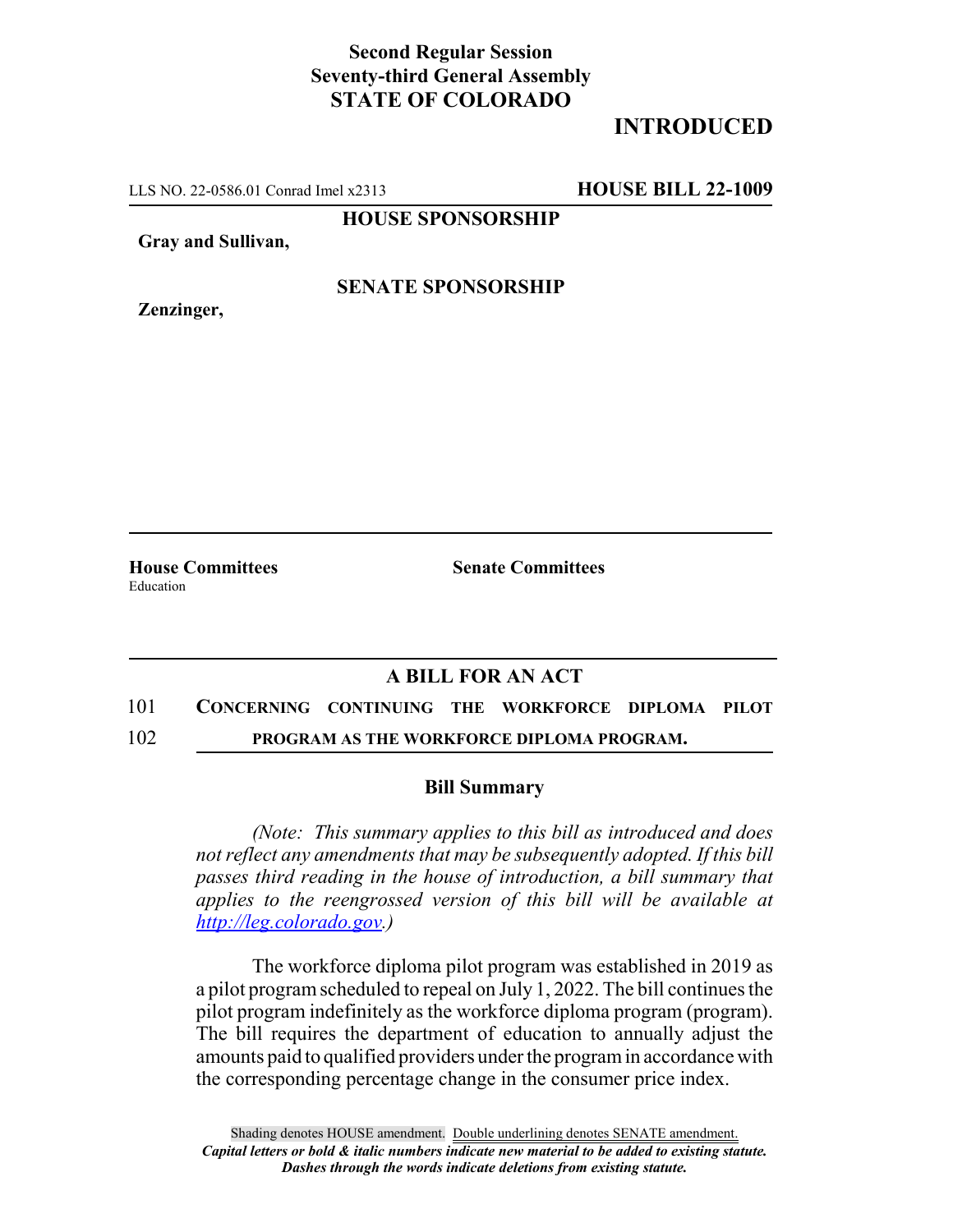*Be it enacted by the General Assembly of the State of Colorado:* **SECTION 1.** In Colorado Revised Statutes, 22-10.3-101, **amend**  $3 \qquad (2)$  as follows: **22-10.3-101. Legislative declaration.** (2) Therefore, the general 5 assembly declares that by creating a workforce diploma pilot program that provides Colorado adults with the opportunity to complete a high school diploma, while transferring the risk to providers who receive performance payments only when those students meet performance milestones, the state can better meet its workforce goals for future economic growth. **SECTION 2.** In Colorado Revised Statutes, 22-10.3-102, **amend** (3) as follows: **22-10.3-102. Definitions.** As used in this article 10.3, unless the context otherwise requires: (3) "Program" means the workforce diploma pilot program created in section 22-10.3-103. **SECTION 3.** In Colorado Revised Statutes, 22-10.3-103, **amend** (1) and (5)(a) introductory portion; and **add** (5)(c) as follows: **22-10.3-103. Workforce diploma program - creation - payments - rules.** (1) There is created in the department, in the office within the department that is responsible for adult education, the 21 workforce diploma pilot program to provide performance payments to qualified providers for eligible students enrolled in a qualified provider's programs who attain certain outcomes, as described in subsection (5) of this section. 25 (5) (a) Except as provided in subsection  $(5)(b)$  of this section, AND

26 AS ADJUSTED PURSUANT TO SUBSECTION  $(5)(c)$  OF THIS SECTION, in any